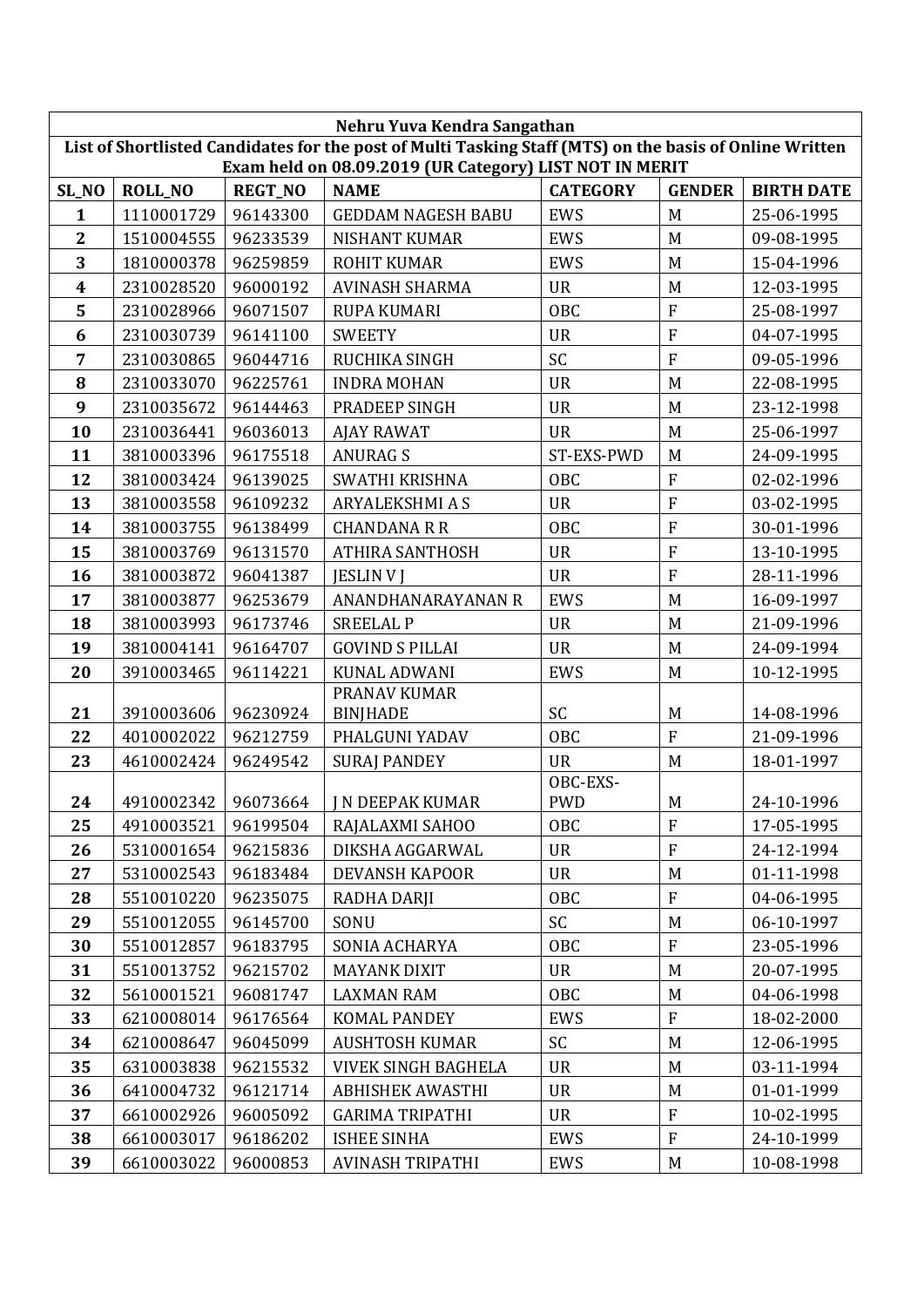| Nehru Yuva Kendra Sangathan |                                                                                                         |                |                                                         |                 |               |                   |  |
|-----------------------------|---------------------------------------------------------------------------------------------------------|----------------|---------------------------------------------------------|-----------------|---------------|-------------------|--|
|                             | List of Shortlisted Candidates for the post of Multi Tasking Staff (MTS) on the basis of Online Written |                |                                                         |                 |               |                   |  |
|                             |                                                                                                         |                | Exam held on 08.09.2019 (UR Category) LIST NOT IN MERIT |                 |               |                   |  |
| SL_NO                       | <b>ROLL NO</b>                                                                                          | <b>REGT_NO</b> | <b>NAME</b>                                             | <b>CATEGORY</b> | <b>GENDER</b> | <b>BIRTH DATE</b> |  |
| 40                          | 6710002383                                                                                              | 96028970       | <b>ASHISH CHAUHAN</b>                                   | <b>ST</b>       | M             | 02-04-1997        |  |
| 41                          | 6710002728                                                                                              | 96154118       | <b>RAJEEV PAL</b>                                       | <b>OBC</b>      | M             | 14-10-1995        |  |
| 42                          | 6810001026                                                                                              | 96160316       | <b>AYUSH JOSHI</b>                                      | <b>UR</b>       | M             | 08-03-1998        |  |
| 43                          | 6910002950                                                                                              | 96247546       | <b>ARPITA MANNA</b>                                     | OBC             | F             | 17-05-1995        |  |
| 44                          | 6910002978                                                                                              | 96242201       | <b>SK MIZANUR ISLAM</b>                                 | <b>UR</b>       | M             | 18-12-1994        |  |
| 45                          | 6910003064                                                                                              | 96035344       | <b>SPANDAN ROY</b>                                      | <b>SC</b>       | M             | 26-10-1995        |  |
| 46                          | 6910003432                                                                                              | 96038640       | SHREYA KAYAL                                            | <b>SC</b>       | F             | 04-11-1996        |  |
| 47                          | 6910003455                                                                                              | 96272365       | SAYANTANI MONDAL                                        | <b>SC</b>       | F             | 01-05-1996        |  |
| 48                          | 6910004115                                                                                              | 96015269       | <b>PRANAB KR GORH</b>                                   | <b>ST</b>       | M             | 10-04-1995        |  |
| 49                          | 6910004337                                                                                              | 96001412       | <b>TAMAL NASKAR</b>                                     | <b>SC</b>       | M             | 25-11-1995        |  |
| 50                          | 6910004342                                                                                              | 96122364       | <b>DEEPAN BARMAN</b>                                    | <b>SC</b>       | M             | 30-08-1995        |  |
| 51                          | 7010000449                                                                                              | 96058613       | RISHABH SHUKLA                                          | <b>UR</b>       | M             | 14-07-1995        |  |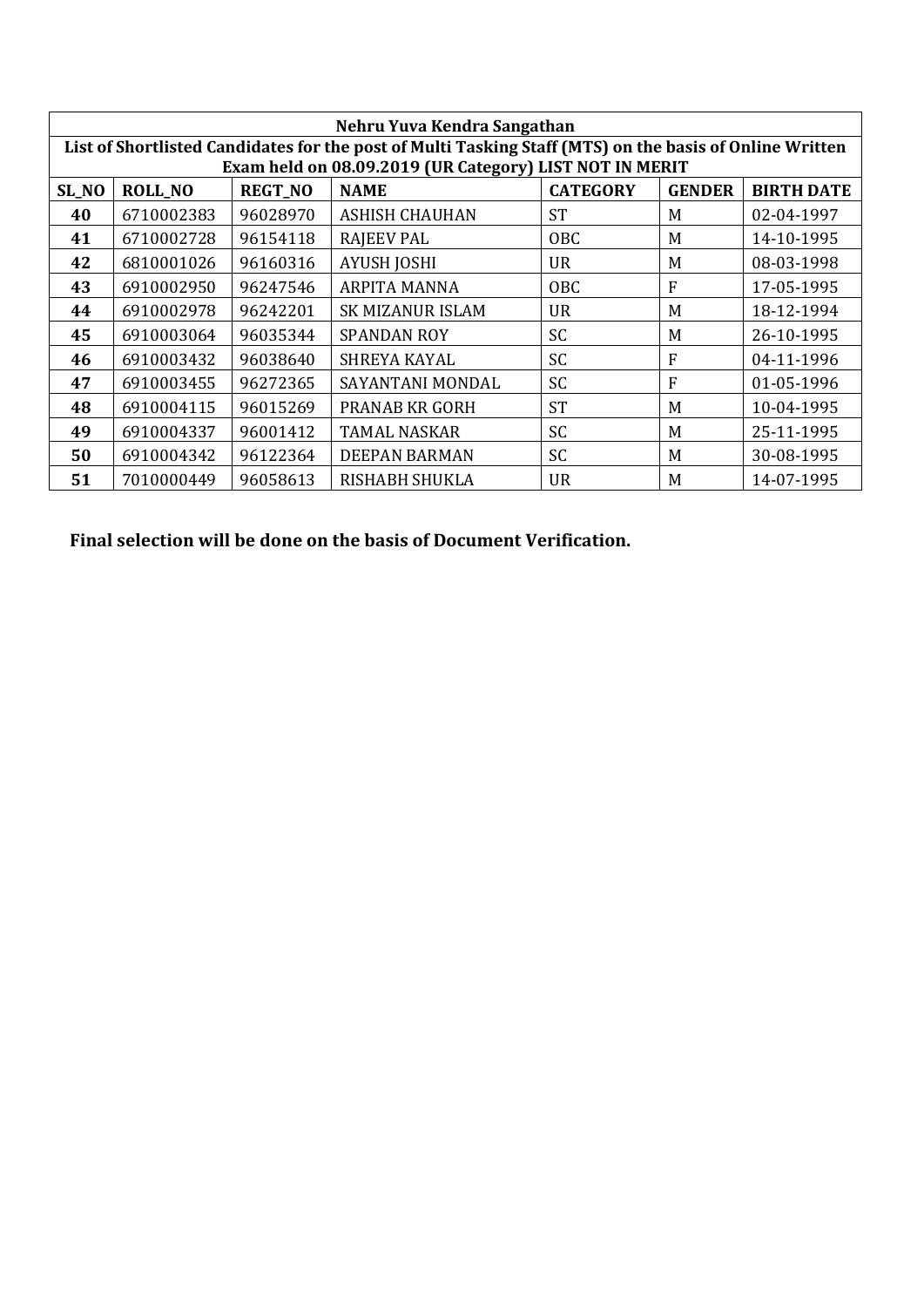|              | Nehru Yuva Kendra Sangathan                                                                             |                |                          |                 |               |                   |  |  |  |
|--------------|---------------------------------------------------------------------------------------------------------|----------------|--------------------------|-----------------|---------------|-------------------|--|--|--|
|              | List of Shortlisted Candidates for the post of Multi Tasking Staff (MTS) on the basis of Online Written |                |                          |                 |               |                   |  |  |  |
|              | Exam held on 08,09,2019 (SC Category) LIST NOT IN MERIT                                                 |                |                          |                 |               |                   |  |  |  |
| SL_NO        | <b>ROLL_NO</b>                                                                                          | <b>REGT_NO</b> | <b>NAME</b>              | <b>CATEGORY</b> | <b>GENDER</b> | <b>BIRTH DATE</b> |  |  |  |
| 1            | 1910001690                                                                                              | 96042403       | <b>HARMANDIP SINGH</b>   | <b>SC</b>       | M             | 01-08-1993        |  |  |  |
| $\mathbf{2}$ | 2310027373                                                                                              | 96224027       | <b>SHASHEE</b>           | SC              | M             | 01-12-1986        |  |  |  |
| 3            | 2510000873                                                                                              | 96189136       | MANOJ SHANKARLAL VERMA   | <b>SC</b>       | M             | 06-07-1994        |  |  |  |
| 4            | 3910002752                                                                                              | 96148970       | PRIYA PAHADE             | <b>SC</b>       | F             | 28-06-1993        |  |  |  |
| 5            | 4210004400                                                                                              | 96123152       | PRASHANT GAUTAM JADHAV   | <b>SC</b>       | M             | 30-06-1992        |  |  |  |
| 6            | 4310004535                                                                                              | 96275383       | HITESH VINODAS URADE     | <b>SC</b>       | M             | 15-02-1992        |  |  |  |
|              |                                                                                                         |                | SHUBHANGI SIDHARTH       |                 |               |                   |  |  |  |
| 7            | 4410005443                                                                                              | 96244003       | <b>CHANDURKAR</b>        | <b>SC</b>       | F             | 11-07-1996        |  |  |  |
|              |                                                                                                         |                | SUBHASHREE PRIYADARSHINI |                 |               |                   |  |  |  |
| 8            | 4910002730                                                                                              | 96108388       | <b>JENA</b>              | <b>SC</b>       | F             | 07-07-1998        |  |  |  |
| 9            | 6210007683                                                                                              | 96270613       | <b>ABHINEET PAL</b>      | <b>SC</b>       | M             | 24-05-1994        |  |  |  |
| 10           | 6310002965                                                                                              | 96155382       | PRASHANT KUMAR ANAND     | <b>SC</b>       | M             | 23-04-1994        |  |  |  |
| 11           | 6410004035                                                                                              | 96048122       | <b>NEEL KAMAL NEERAJ</b> | <b>SC</b>       | M             | 11-08-1992        |  |  |  |
| 12           | 6710003050                                                                                              | 96203120       | <b>ARUN KUMAR</b>        | <b>SC</b>       | M             | 12-08-1991        |  |  |  |
| 13           | 6910003034                                                                                              | 96210552       | <b>VISHNU RAJAK</b>      | <b>SC</b>       | M             | 07-03-1991        |  |  |  |
| 14           | 6910003058                                                                                              | 96015759       | ANINDYA SAHA             | SC              | M             | 22-06-1991        |  |  |  |
| 15           | 6910004394                                                                                              | 96164371       | <b>SUMAN MONDAL</b>      | <b>SC</b>       | M             | 04-01-1993        |  |  |  |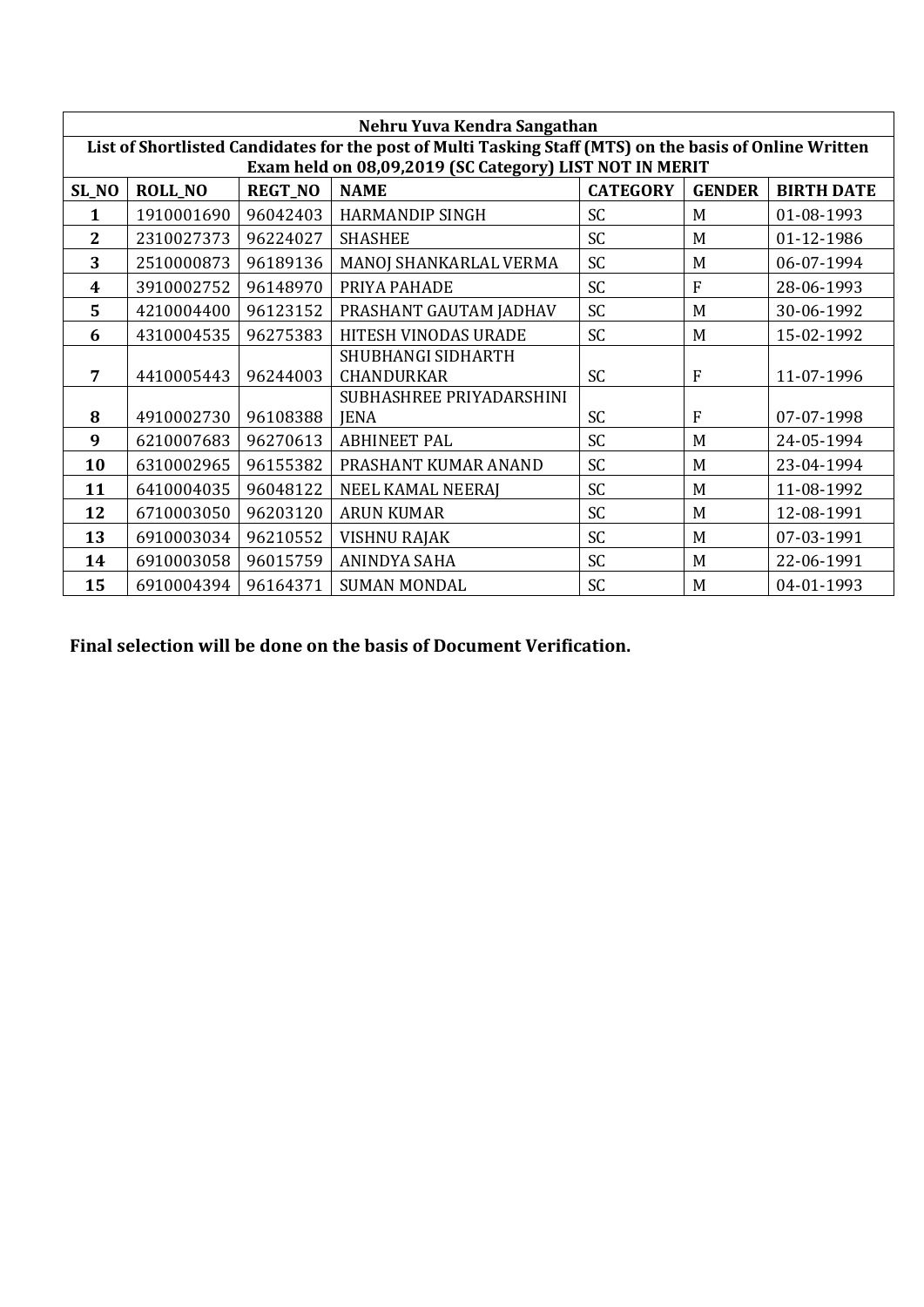| Nehru Yuva Kendra Sangathan |                                                                                                          |          |                                                         |           |   |            |  |  |
|-----------------------------|----------------------------------------------------------------------------------------------------------|----------|---------------------------------------------------------|-----------|---|------------|--|--|
|                             | List of Shortlisted Candidates for the post of Multi Tasking Staff (MTS) on the basis of Online Written  |          |                                                         |           |   |            |  |  |
|                             |                                                                                                          |          | Exam held on 08,09,2019 (ST Category) LIST NOT IN MERIT |           |   |            |  |  |
| SL_NO                       | <b>CATEGORY</b><br><b>REGT_NO</b><br><b>NAME</b><br><b>GENDER</b><br><b>BIRTH DATE</b><br><b>ROLL_NO</b> |          |                                                         |           |   |            |  |  |
|                             | 1510003975                                                                                               | 96099778 | <b>AVINASH KUMAR SINGH</b>                              | <b>ST</b> | M | 13-10-1994 |  |  |
| 2                           | 1510005017                                                                                               | 96217373 | DURGESH KUMAR SHARMA                                    | <b>ST</b> | M | 07-02-1991 |  |  |
| 3                           | 2310029041                                                                                               | 96139711 | <b>VASHUNG RIMAI</b>                                    | <b>ST</b> | M | 16-03-1994 |  |  |
| 4                           | 2310033094                                                                                               | 96223367 | MUNESH KUMAR MEENA                                      | <b>ST</b> | M | 01-07-1990 |  |  |
| 5                           | 2310033552                                                                                               | 96075913 | DAYARAM MEENA                                           | <b>ST</b> | M | 06-06-1994 |  |  |
| 6                           | 3510002728                                                                                               | 96123643 | <b>HEMANT KUMAR</b>                                     | <b>ST</b> | M | 12-02-1994 |  |  |
|                             | 4510001793                                                                                               | 96124767 | <b>JAMMINTHANG HAOKIP</b>                               | <b>ST</b> | M | 28-02-1992 |  |  |
| 8                           | 5510010978                                                                                               | 96081283 | DEVENDRA MEENA                                          | <b>ST</b> | M | 15-05-1994 |  |  |
| 9                           | 6010003395                                                                                               | 96033739 | PADYA JEEVAN SINGH                                      | <b>ST</b> | M | 16-06-1993 |  |  |
| 10                          | 6210008614                                                                                               | 96184139 | <b>SHASHANK PRASAD</b>                                  | <b>ST</b> | M | 11-08-1992 |  |  |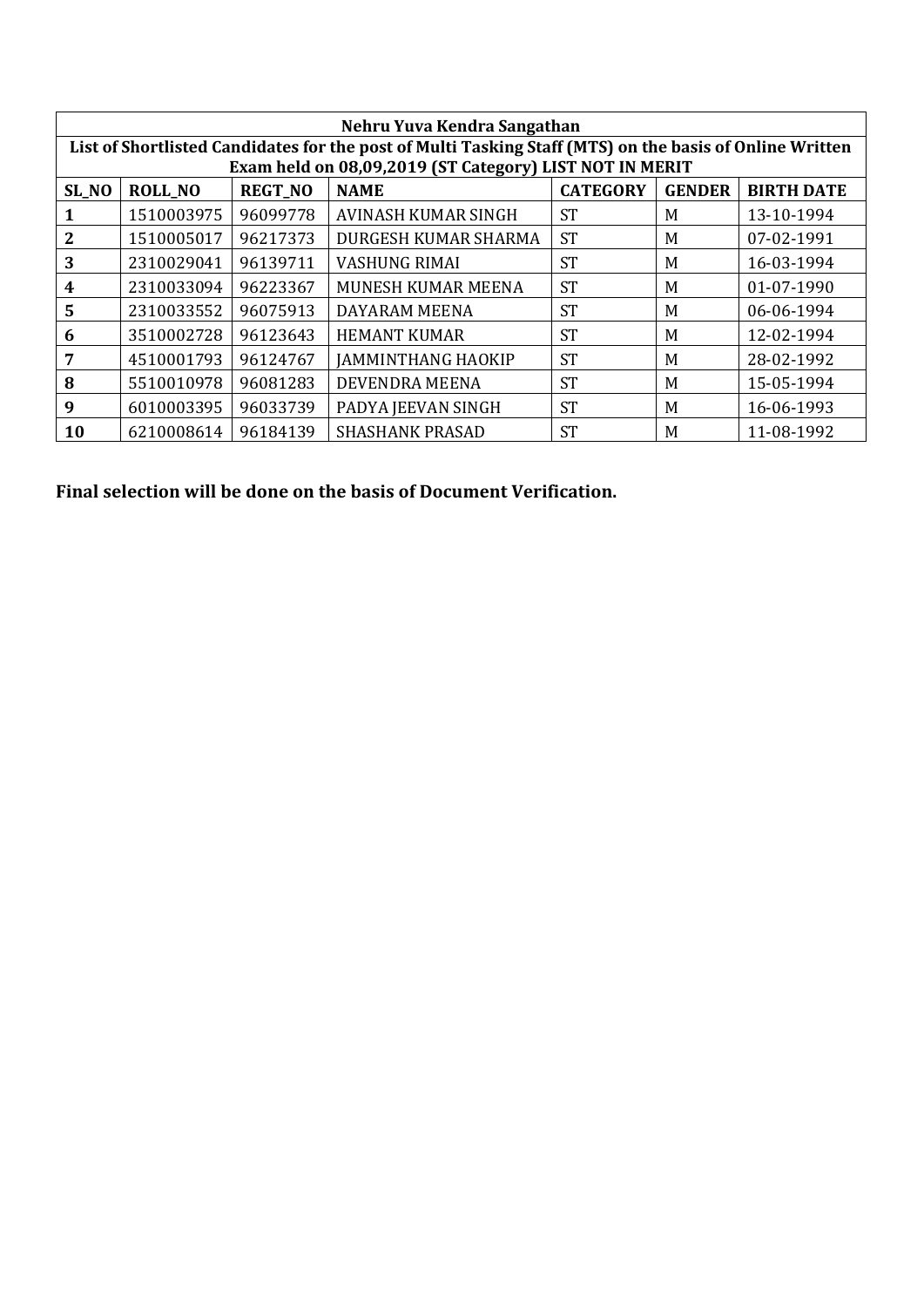| Nehru Yuva Kendra Sangathan                                                                             |                |                |                                                          |                 |                |                   |  |
|---------------------------------------------------------------------------------------------------------|----------------|----------------|----------------------------------------------------------|-----------------|----------------|-------------------|--|
| List of Shortlisted Candidates for the post of Multi Tasking Staff (MTS) on the basis of Online Written |                |                |                                                          |                 |                |                   |  |
|                                                                                                         |                |                | Exam held on 08,09,2019 (OBC Category) LIST NOT IN MERIT |                 |                |                   |  |
| SL_NO                                                                                                   | <b>ROLL_NO</b> | <b>REGT_NO</b> | <b>NAME</b>                                              | <b>CATEGORY</b> | <b>GENDER</b>  | <b>BIRTH DATE</b> |  |
|                                                                                                         |                |                | <b>DUNAKA VENKATA</b>                                    |                 | M              |                   |  |
| $\mathbf{1}$                                                                                            | 1110001678     | 96160853       | <b>LAKSHMI DILEEP</b>                                    | OBC             |                | 06-09-1991        |  |
| $\mathbf{2}$                                                                                            | 1210000858     | 96274868       | SEELAM EDUKONDALU                                        | <b>OBC</b>      | M              | 30-04-1992        |  |
| 3                                                                                                       | 1510005183     | 96241895       | <b>ANMOL KUMAR</b>                                       | OBC             | M              | 02-08-1994        |  |
| $\overline{\mathbf{4}}$                                                                                 | 1510005916     | 96076592       | AMARENDRA BHANDARI                                       | <b>OBC</b>      | M              | 06-12-1993        |  |
| 5                                                                                                       | 1710000333     | 96236219       | <b>SUMIT KUMAR</b>                                       | OBC             | M              | 04-07-1992        |  |
| 6                                                                                                       | 2310028278     | 96111864       | <b>HEMANT KAPOOR</b>                                     | <b>OBC</b>      | M              | 01-11-1995        |  |
| 7                                                                                                       | 2310028340     | 96157563       | <b>VISHAL YADAV</b>                                      | OBC             | M              | 20-12-1994        |  |
| 8                                                                                                       | 2310030179     | 96094674       | <b>KARTIK RAI</b>                                        | <b>OBC</b>      | M              | 18-08-1992        |  |
| 9                                                                                                       | 3010001459     | 96007709       | <b>SUNIL</b>                                             | <b>OBC</b>      | M              | 13-10-1996        |  |
| 10                                                                                                      | 3510001944     | 96047807       | <b>ADIL HUSSAIN</b>                                      | <b>OBC</b>      | M              | 01-04-1994        |  |
| 11                                                                                                      | 3810003435     | 96222403       | <b>ARUNS</b>                                             | <b>OBC</b>      | M              | 31-07-1995        |  |
| 12                                                                                                      | 3810003476     | 96090942       | C R MIDHUN RAJ                                           | OBC             | M              | 07-06-1992        |  |
| 13                                                                                                      | 3810003543     | 96095859       | <b>AMRUTHA KV</b>                                        | <b>OBC</b>      | $\overline{F}$ | 25-05-1993        |  |
| 14                                                                                                      | 3810003556     | 96163734       | <b>ANJU P BINU</b>                                       | <b>OBC</b>      | $\mathbf F$    | 02-03-1993        |  |
| 15                                                                                                      | 3810003847     | 96193785       | <b>JASNAU</b>                                            | OBC             | $\overline{F}$ | 27-02-1993        |  |
| 16                                                                                                      | 3810004042     | 96030900       | NISHANTHKUMAR K                                          | <b>OBC</b>      | M              | 12-12-1993        |  |
| 17                                                                                                      | 3810004107     | 96111385       | <b>ABHINAND V</b>                                        | OBC             | M              | 08-09-1993        |  |
| 18                                                                                                      | 3810004292     | 96181881       | <b>SRUTHIN V M</b>                                       | OBC             | M              | 29-04-1994        |  |
|                                                                                                         |                |                | <b>ATISH BALASAHEB</b>                                   |                 |                |                   |  |
| 19                                                                                                      | 4310003950     | 96041790       | <b>BANDGAR</b>                                           | <b>OBC</b>      | M              | 04-04-1993        |  |
| 20                                                                                                      | 4310004109     | 96223451       | MRUNALI EKNATH NIKAM                                     | <b>OBC</b>      | $\overline{F}$ | 18-07-1996        |  |
| 21                                                                                                      | 4310004254     | 96014043       | KIRAN SUBHASH PAKHALE                                    | OBC             | M              | 20-06-1993        |  |
| 22                                                                                                      | 4910002798     | 96178927       | <b>SUDHANSU MOTI</b>                                     | OBC             | M              | 20-02-1994        |  |
| 23                                                                                                      | 4910003492     | 96198429       | TAPAN KUMAR MAJHI                                        | <b>OBC</b>      | M              | 01-05-1993        |  |
| 24                                                                                                      | 5210001533     | 96203267       | <b>BHUPESH KUMAR</b>                                     | <b>OBC</b>      | M              | 16-06-1994        |  |
| 25                                                                                                      | 5510009966     | 96167840       | KULDEEP RANKAWAT                                         | OBC             | M              | 27-07-1992        |  |
| 26                                                                                                      | 5610001507     | 96060826       | <b>DILIP MALI</b>                                        | OBC             | M              | 27-07-1994        |  |
| 27                                                                                                      | 5910001502     | 96222977       | <b>ARUN KUMAR M</b>                                      | OBC             | M              | 26-03-1993        |  |
| 28                                                                                                      | 6010003074     | 96120486       | TIRRI SURYA KRISHNA                                      | OBC             | M              | 14-12-1996        |  |
| 29                                                                                                      | 6610002813     | 96245220       | <b>SUSHAMA PAL</b>                                       | OBC             | $\rm F$        | 23-05-1988        |  |
| 30                                                                                                      | 6610003108     | 96207584       | <b>SURAJ PAL</b>                                         | OBC             | M              | 10-10-1995        |  |
| 31                                                                                                      | 6910004301     | 96084239       | <b>SUNNY KUMAR</b>                                       | OBC             | M              | 24-03-1995        |  |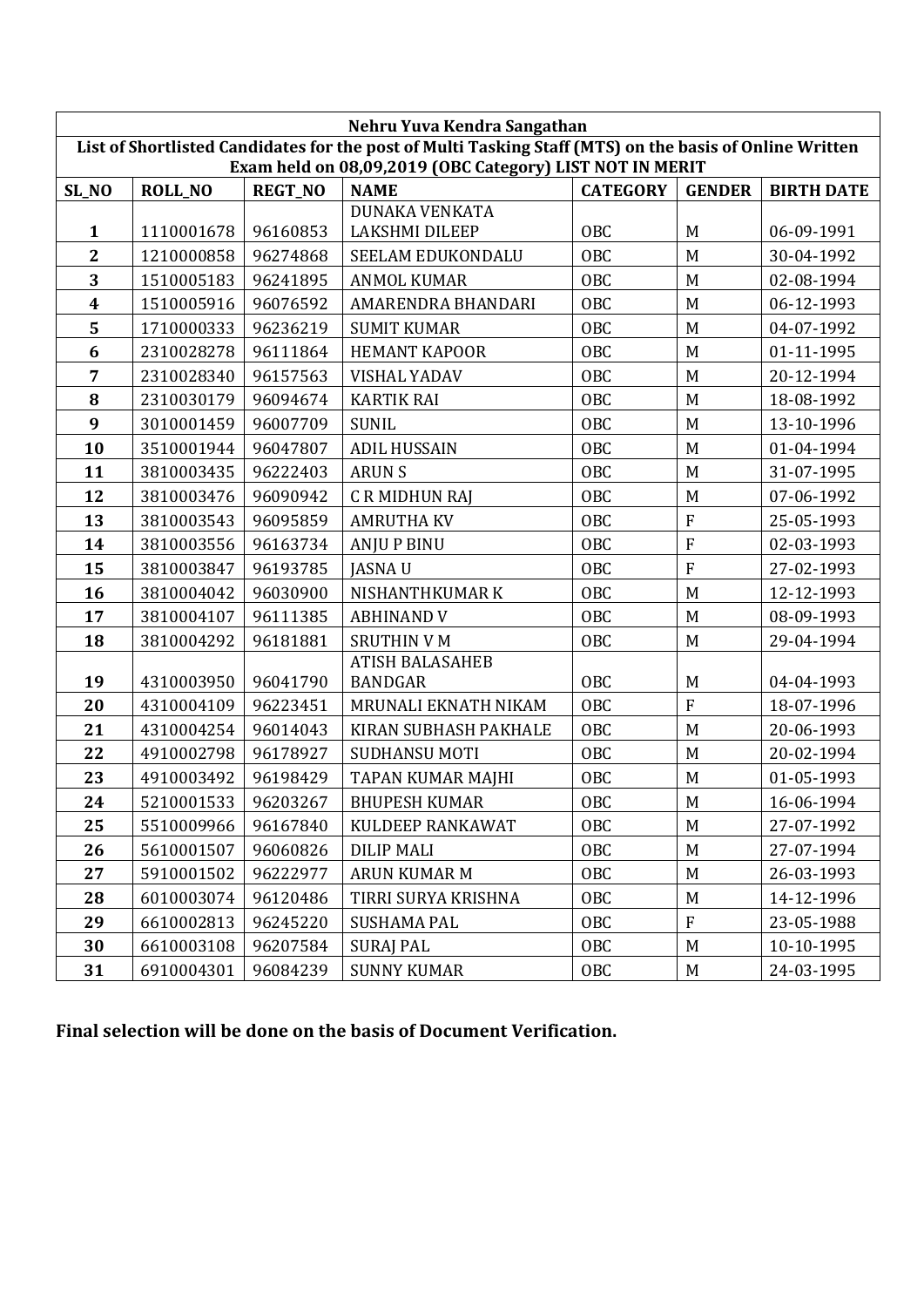| Nehru Yuva Kendra Sangathan |                |                |                                                                                                         |                 |               |                   |
|-----------------------------|----------------|----------------|---------------------------------------------------------------------------------------------------------|-----------------|---------------|-------------------|
|                             |                |                | List of Shortlisted Candidates for the post of Multi Tasking Staff (MTS) on the basis of Online Written |                 |               |                   |
|                             |                |                | Exam held on 08.09.2019 (EWS Category) LIST NOT IN MERIT                                                |                 |               |                   |
| SL_NO                       | <b>ROLL_NO</b> | <b>REGT_NO</b> | <b>NAME</b>                                                                                             | <b>CATEGORY</b> | <b>GENDER</b> | <b>BIRTH DATE</b> |
| 1                           | 1110001885     | 96037805       | SANIKOMMU BHULAKSHMI                                                                                    | EWS             | F             | 10-08-1997        |
| 2                           | 1510004310     | 96039549       | PRIYA KUMARI                                                                                            | EWS             | F             | 25-12-1995        |
| 3                           | 1610001271     | 96248575       | PRABHA SHANKAR SINGH                                                                                    | EWS             | M             | 06-03-1996        |
| 4                           | 2310028655     | 96024567       | PRIYA NAIB                                                                                              | EWS             | F             | 22-09-1995        |
| 5.                          | 2310029622     | 96209277       | <b>GOURAV TRIPATHI</b>                                                                                  | EWS             | M             | 28-03-1995        |
| 6                           | 3010001511     | 96036470       | <b>GAGAN KUMAR</b>                                                                                      | EWS             | M             | 12-02-1998        |
| 7                           | 3910003186     | 96195527       | <b>BHARTI GEHANI</b>                                                                                    | EWS             | F             | 18-08-1995        |
| 8                           | 5510010244     | 96206335       | PANKAJ SAXENA                                                                                           | EWS             | M             | 11-12-1996        |
| 9                           | 5910001491     | 96273412       | KOWSALYA G B                                                                                            | EWS             | F             | 29-08-1997        |
| 10                          | 6010004086     | 96040235       | <b>BOLLU BHANU CHANDER</b>                                                                              | EWS             | M             | 02-02-1995        |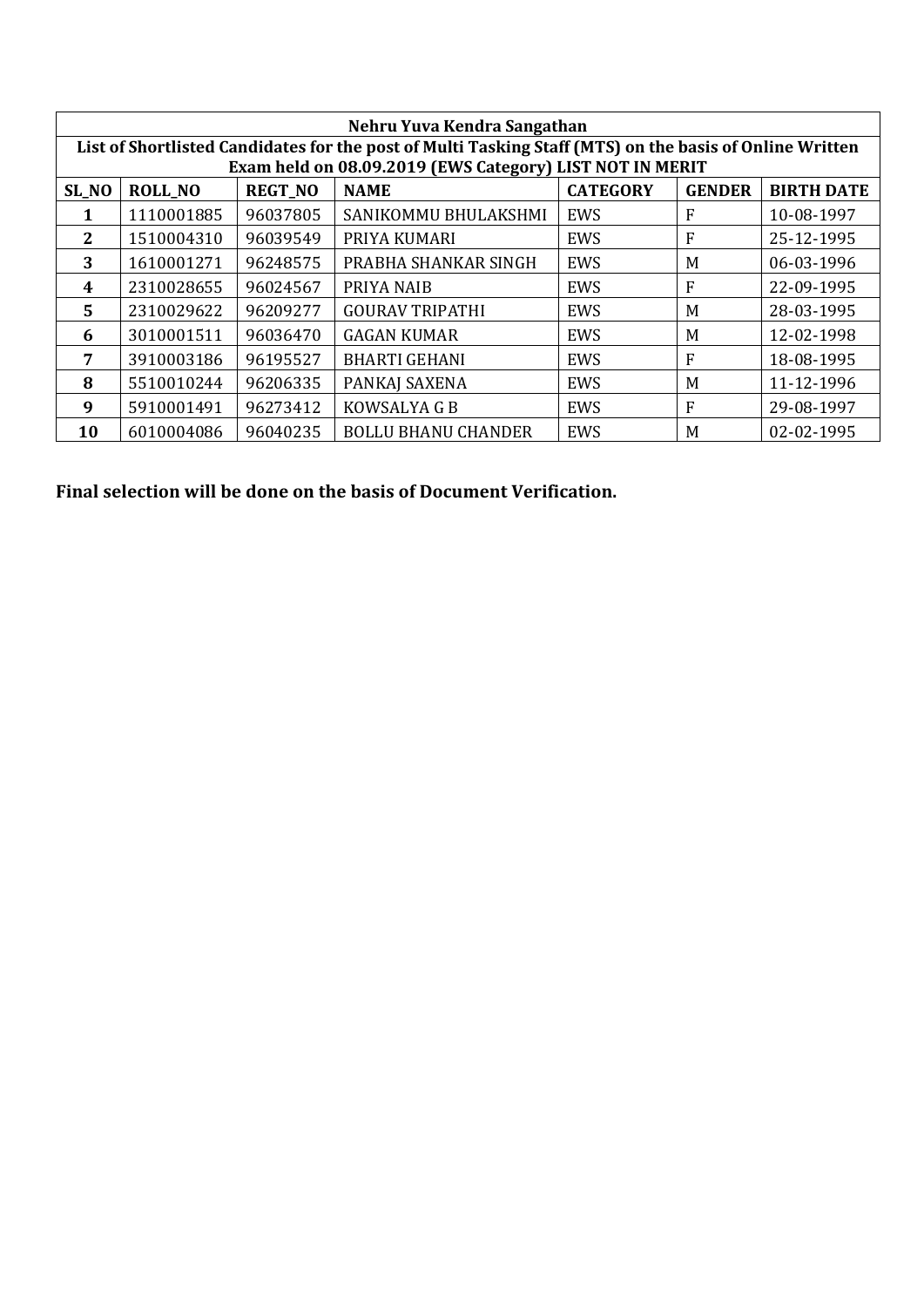| Nehru Yuva Kendra Sangathan                                                                  |                                                                                                         |          |                                                             |    |   |            |  |  |  |
|----------------------------------------------------------------------------------------------|---------------------------------------------------------------------------------------------------------|----------|-------------------------------------------------------------|----|---|------------|--|--|--|
|                                                                                              | List of Shortlisted Candidates for the post of Multi Tasking Staff (MTS) on the basis of Online Written |          |                                                             |    |   |            |  |  |  |
|                                                                                              |                                                                                                         |          | Exam held on 08.09.2019 (PWD-VI Category) LIST NOT IN MERIT |    |   |            |  |  |  |
| <b>REGT_NO</b><br><b>CATEGORY</b><br><b>GENDER</b><br><b>ROLL NO</b><br><b>NAME</b><br>SL_NO |                                                                                                         |          |                                                             |    |   |            |  |  |  |
|                                                                                              | 1110001637                                                                                              | 96112580 | <b>BACHU BAJI REDDY</b>                                     | VI | M | 28-06-1999 |  |  |  |
|                                                                                              |                                                                                                         |          | RAMESHWAR NARAYAN                                           |    |   |            |  |  |  |
| 2                                                                                            | 4310003968                                                                                              | 96198820 | FATANGADE                                                   | VI | M | 16-06-1993 |  |  |  |
| 3                                                                                            | 6010003075                                                                                              | 96045348 | <b>B SRIRAMULU</b>                                          | VI | M | 01-06-1993 |  |  |  |
| 4                                                                                            | 6010003086                                                                                              | 96196333 | <b>GAVANKAR KISHORE BABU</b>                                | VI | M | 19-06-1998 |  |  |  |
|                                                                                              | 6010003087                                                                                              | 96092392 | <b>MD ASHRAF</b>                                            | VI | M | 15-06-1995 |  |  |  |